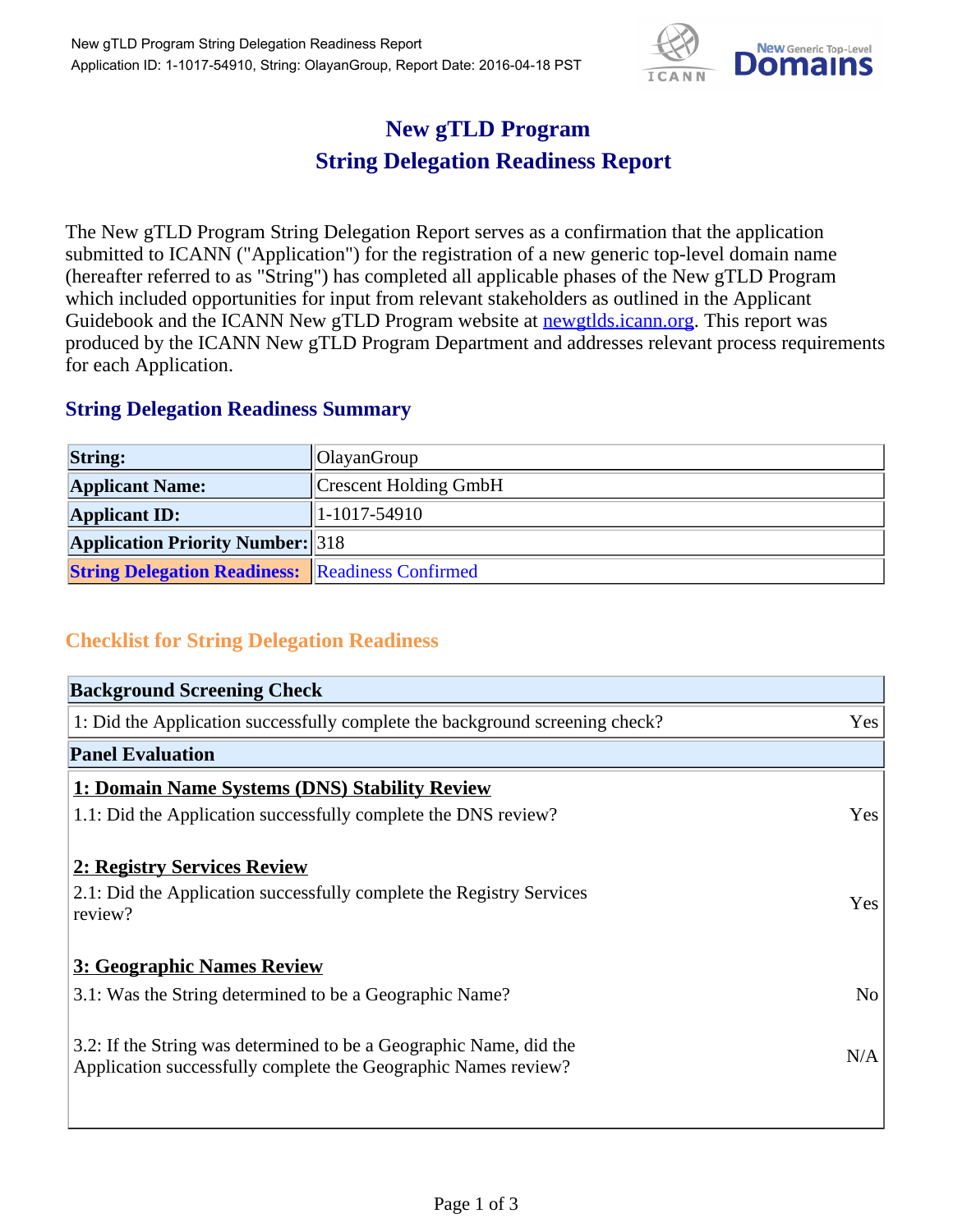

| <b>4: Financial Review</b><br>4.1: Did the Application successfully complete the Financial Capability<br>review?                                                                                                                                                                                                                                             | Yes |
|--------------------------------------------------------------------------------------------------------------------------------------------------------------------------------------------------------------------------------------------------------------------------------------------------------------------------------------------------------------|-----|
| <b>5: Technical Review</b><br>5.1: Did the Application successfully complete the Technical and<br><b>Operation Capability review?</b>                                                                                                                                                                                                                        | Yes |
| <b>6: String Similarity Review</b><br>6.1: Was the Application determined to not be confusingly similar to other<br>applied for strings, including through String Confusion Objections?                                                                                                                                                                      | Yes |
| 6.2: If the Application was determined to be confusingly similar to other<br>applied for strings, including through String Confusion Objections, did the<br>Application prevail in the string contention resolution process (CPE,<br>Auction, and/or Self-Resolution of String Contention via<br>withdrawal/termination of all other members in contention)? | N/A |

| <b>Public Comment Period</b>                                                                                                                                                                   |                |
|------------------------------------------------------------------------------------------------------------------------------------------------------------------------------------------------|----------------|
| 1: Was the public provided an opportunity to submit comments on the Application?                                                                                                               | Yes            |
| 2: Were comments for the Application considered by evaluation panels?                                                                                                                          | Yes            |
| <b>Objection Process</b>                                                                                                                                                                       |                |
| 1: Were objections filed against the Application?                                                                                                                                              | N <sub>o</sub> |
| 2: If objections were filed against the Application, did Applicant prevail in the dispute<br>resolution proceedings for all Legal Rights, Limited Public Interest and Community<br>Objections? | N/A            |
| Governmental Advisory Committee (GAC) Advice                                                                                                                                                   |                |
| 1: Did the GAC have an opportunity to provide advice for the Application?                                                                                                                      | Yes            |
| 2: Did the GAC provide consensus GAC advice that the String should not be approved by<br>the ICANN Board?                                                                                      | <b>No</b>      |
| 3: If the GAC provided consensus GAC advice to the ICANN Board, did the ICANN Board<br>(or New gTLD Program Committee) accept the GAC advice?                                                  | N/A            |
| <b>Accountability Mechanisms</b>                                                                                                                                                               |                |
| 1: Was the Application the subject of a complaint or review through one of ICANN's<br>accountability mechanisms (Reconsideration or Independent Review)?                                       | <b>No</b>      |
| 1.1: If yes, did the BGC, ICANN Board or New gTLD Program Committee determine that<br>the Application should not proceed to contracting?                                                       | N/A            |